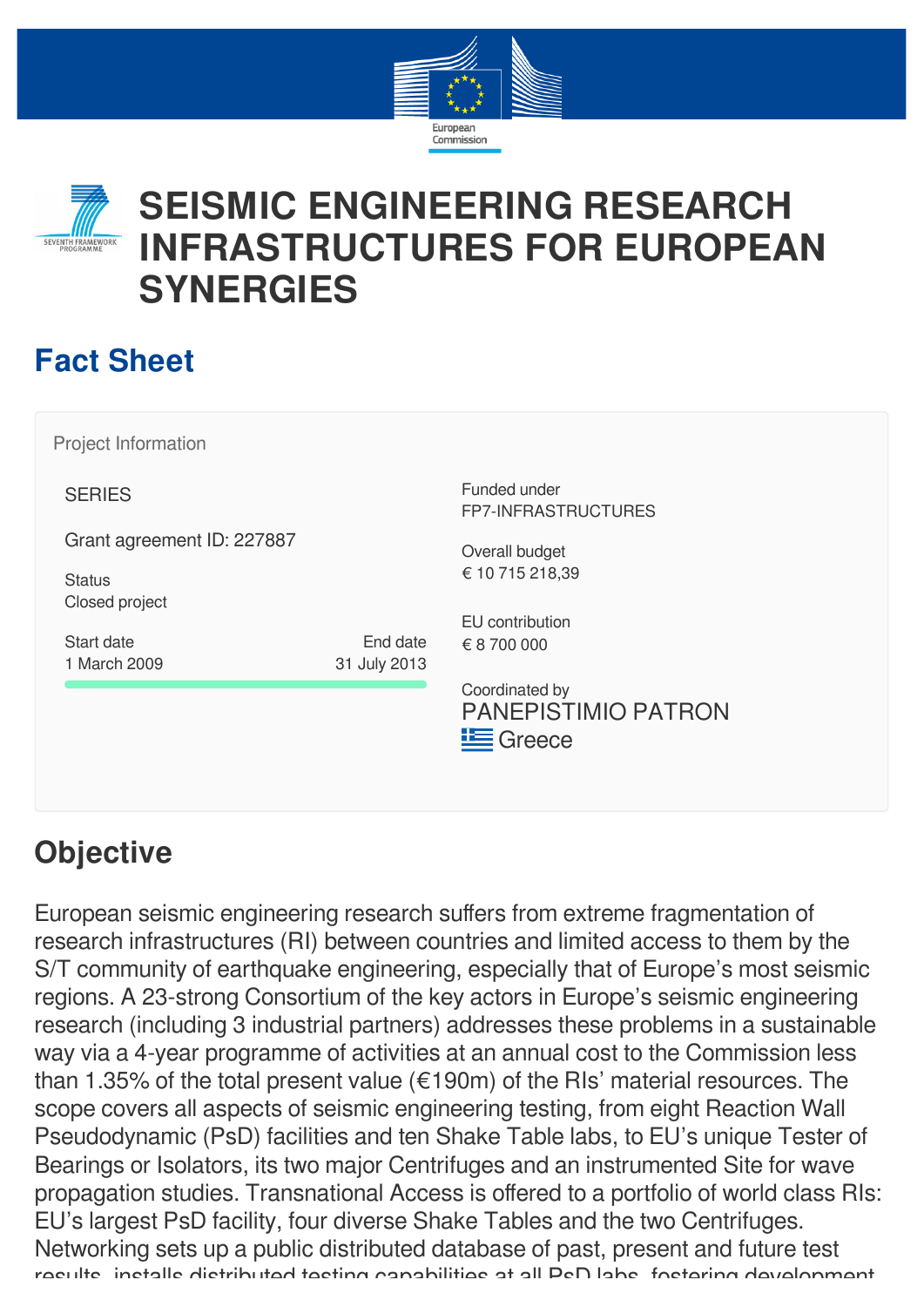results, installs distributed testing capabilities at all PsD labs, fostering development of up-and-coming ones at Europe's most seismic regions, drafts and applies protocols for qualification of RIs and engages the entire European community of earthquake engineering via the best possible instances: the European Association of Earthquake Engineering, EU's seismic code makers and their national groups, the European Construction Industry, as well as all relevant S/T associations or networks. Joint research engages all labs, exploring and prototyping novel actuators (combination of electro-dynamic and hydraulic ones) for better control of fast tests or special applications, new sensing and instrumentation systems, data assimilation in equipment-specimen models for better test control and optimisation of testing campaigns, as well as experimental studies of soil-structure interaction at all types of testing facilities.

# **Field of science**

/engineering and technology/civil engineering/structural engineering/earthquake engineering

**Programme(s)**

**Topic(s)**

# **Call for proposal**

FP7-INFRASTRUCTURES-2008-1

# **Funding Scheme**

CP-CSA-Infra - Combination of CP and CSA

# **Coordinator**

## **PANEPISTIMIO PATRON**

**Michael Fardis (Prof.)**

| Address                                                                | Activity type                                                 | EU contribution |
|------------------------------------------------------------------------|---------------------------------------------------------------|-----------------|
| <b>University Campus Rio Patras</b><br>265 04 Rio Patras<br>$E$ Greece | <b>Higher or Secondary</b><br><b>Education Establishments</b> | € 673 202       |
| Website [Z]                                                            | Contact the organisation $\mathbb{Z}$                         |                 |
| Administrative Contact                                                 |                                                               |                 |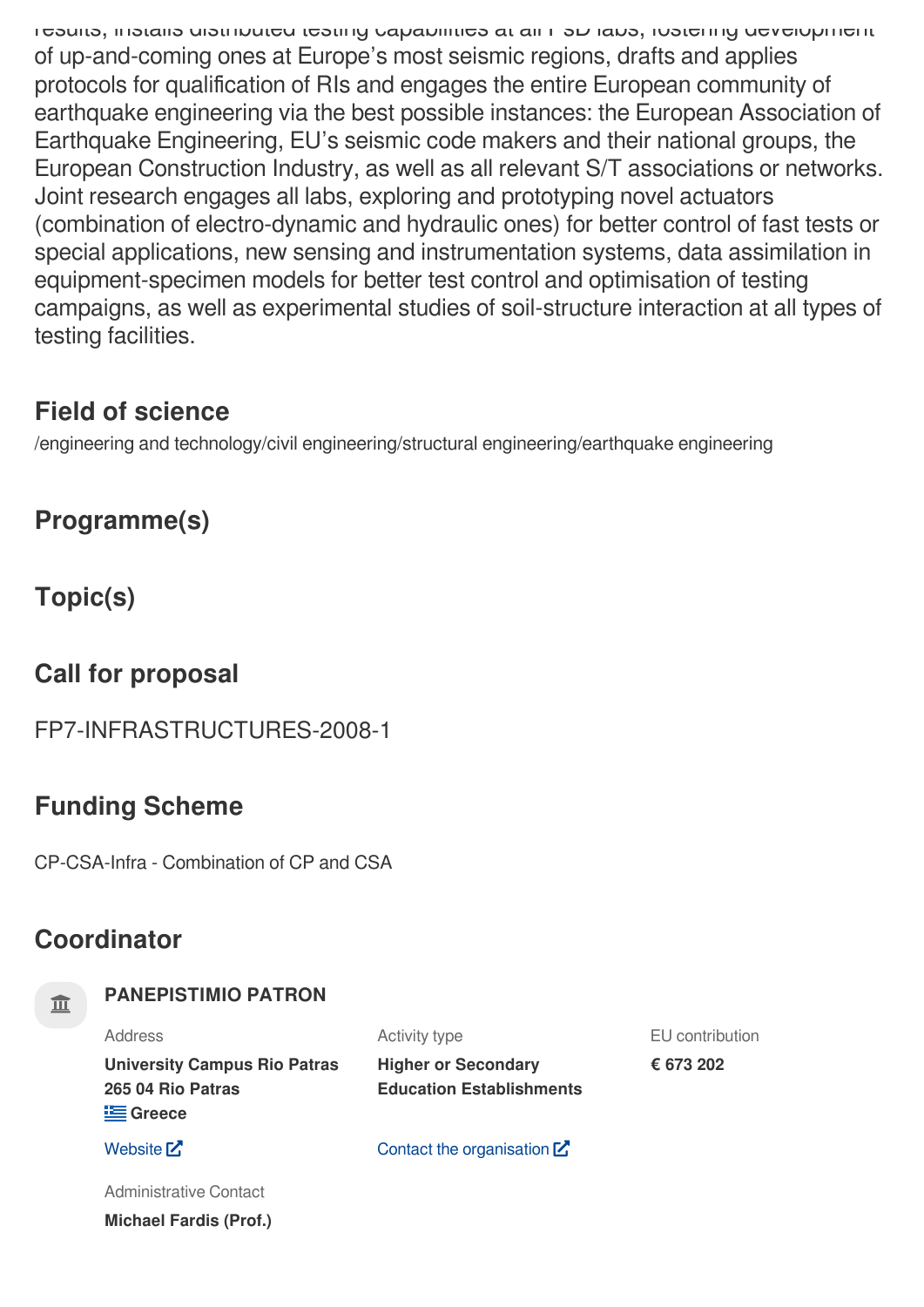| 皿 | <b>ARISTOTELIO PANEPISTIMIO THESSALONIKIS</b><br>Greece<br>EU contribution<br>€ 300 000                                |                                                                                       |  |
|---|------------------------------------------------------------------------------------------------------------------------|---------------------------------------------------------------------------------------|--|
|   | <b>Address</b><br><b>Kedea Building, Tritis</b><br>Septemvriou, Aristotle Univ<br><b>Campus</b><br>54636 Thessaloniki  | <b>Activity type</b><br><b>Higher or Secondary</b><br><b>Education Establishments</b> |  |
|   | Website $Z$                                                                                                            | Contact the organisation $\mathbf{Z}$                                                 |  |
|   | <b>Administrative Contact</b><br><b>Georgia Petridou (Ms.)</b>                                                         |                                                                                       |  |
| 皿 | <b>COMMISSARIAT A L ENERGIE ATOMIQUE ET AUX ENERGIES ALTERNATIVES</b><br><b>France</b><br>EU contribution<br>€ 886 400 |                                                                                       |  |
|   | <b>Address</b><br><b>Rue Leblanc 25</b><br>75015 Paris 15                                                              | Activity type<br><b>Research Organisations</b>                                        |  |
|   | Website <sup>[2]</sup>                                                                                                 | Contact the organisation $\mathbf{Z}$                                                 |  |
|   | <b>Administrative Contact</b>                                                                                          |                                                                                       |  |

**André Guilbaud (Mr.)**

# **CENTRO EUROPEO DI FORMAZIONE E RICERCA IN INGEGNERIA SISMICA**

## **I**Italy

EU contribution

**€ 622 100**

Address

**Via Ferrata 1 27100 Pavia**

Activity type

**Higher or Secondary Education Establishments**

Contact the [organisation](https://ec.europa.eu/info/funding-tenders/opportunities/portal/screen/contact-form/PROJECT/999844476/227887)  $\mathbf{Z}$ 

Administrative Contact

**Fabio Germagnoli (Dr.)**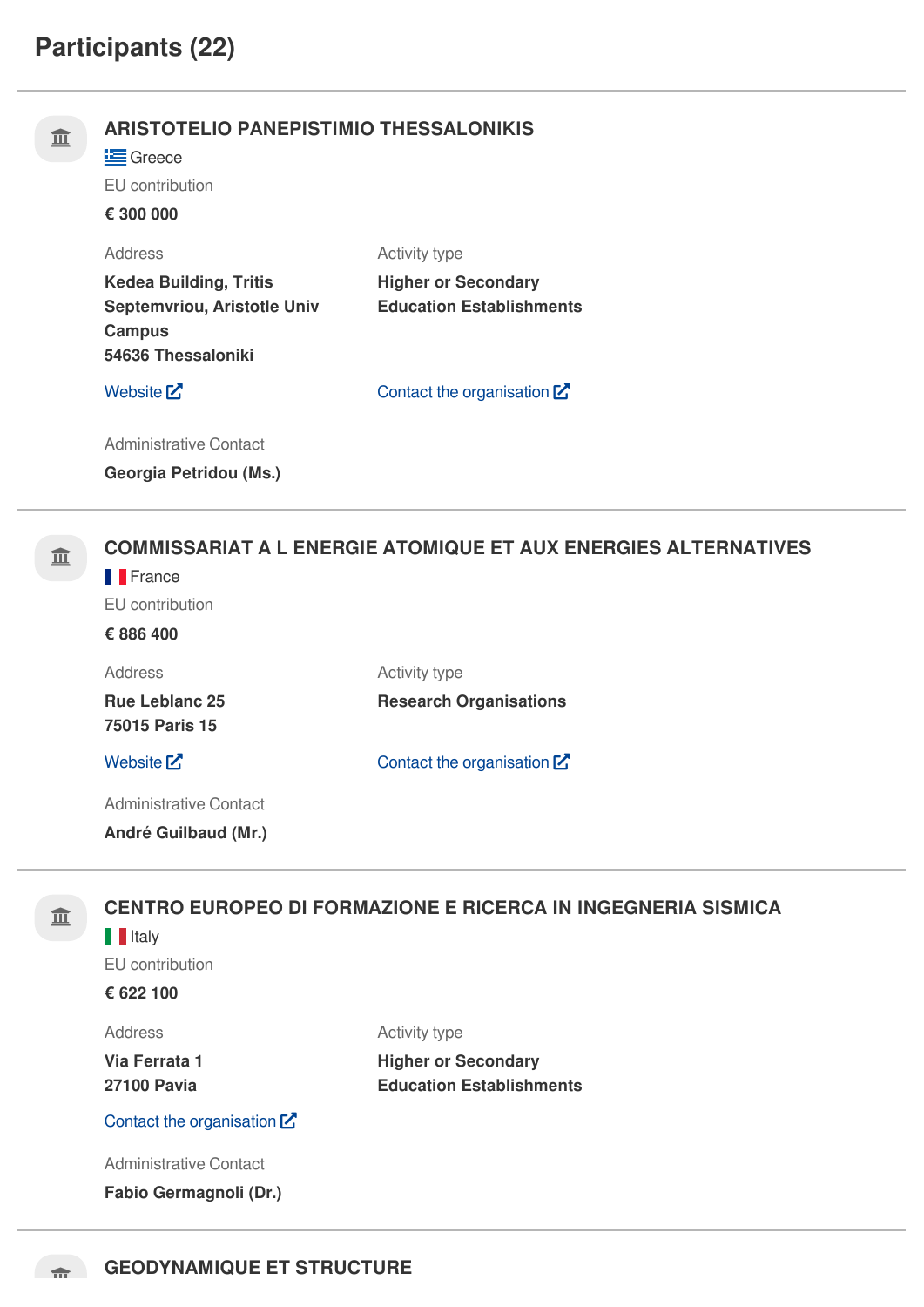**France** EU contribution

### **€ 178 700**

Address

**106 Avenue Marx Dormoy, Immeuble Cap Sud 92120 Montrouge**

[Website](http://www.geodynamique.com/)  $\mathsf{Z}^{\bullet}$  Contact the [organisation](https://ec.europa.eu/info/funding-tenders/opportunities/portal/screen/contact-form/PROJECT/998676014/227887)  $\mathsf{Z}^{\bullet}$ 

**Private for-profit entities (excluding Higher or Secondary Education**

Activity type

**Establishments)**

Administrative Contact

**Alain Pecker (Prof.)**

# **ISTANBUL TEKNIK UNIVERSITESI**

**C**<sup>t</sup> Turkey

EU contribution

**€ 178 500**

Address

Activity type

**Ayazaga Kampusu 34469 Maslak Istanbul**

[Website](http://www.itu.edu.tr/)  $\mathbb{Z}$  Contact the [organisation](https://ec.europa.eu/info/funding-tenders/opportunities/portal/screen/contact-form/PROJECT/999866592/227887)  $\mathbb{Z}$ 

**Education Establishments**

**Higher or Secondary**

Administrative Contact **Alper Ilki (Prof.)**

皿

## **PUBLIC SCIENTIFIC INSTITUTE-INSTITUTE OF EARTHQUAKE ENGINEERING AND ENGINEERING SEISMOLOGY SS CYRIL AND METHODIUS UNIVERSITY SKOPJE IZIIS**

**North Macedonia** 

EU contribution

### **€ 193 500**

Address

Activity type

**Salvadore Aljende 73 1000 Skopje**

[Website](http://www.iziis.edu.mk/)  $\mathbf{Z}$  Contact the [organisation](https://ec.europa.eu/info/funding-tenders/opportunities/portal/screen/contact-form/PROJECT/998675335/227887)  $\mathbf{Z}$ 

**Research Organisations**

Administrative Contact

**Zoran Rakicevic (Prof.)**

## **JRC -JOINT RESEARCH CENTRE- EUROPEAN COMMISSION**

**Belgium** 

EU contribution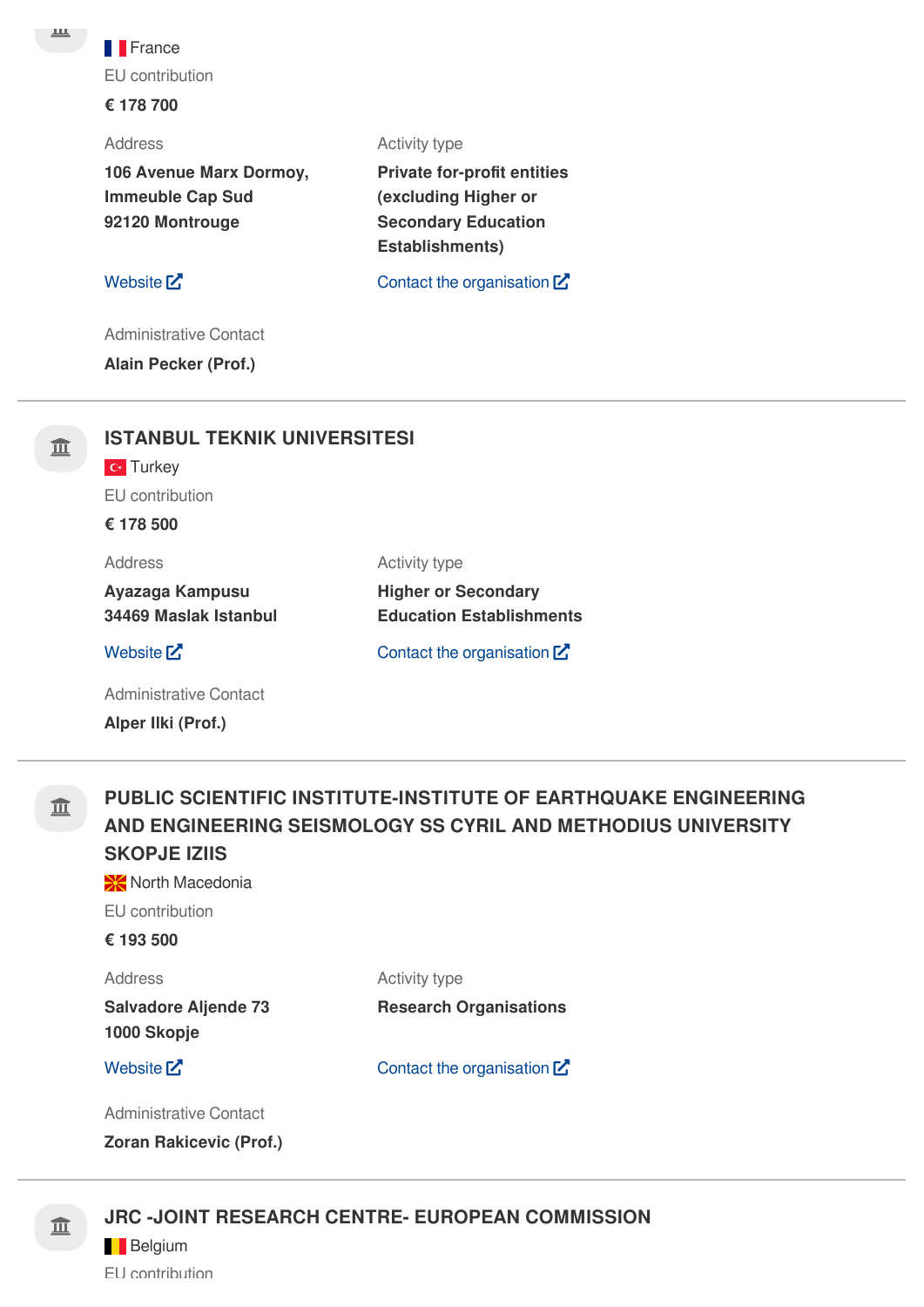| LU UUITETUULIUIT                          |                                 |
|-------------------------------------------|---------------------------------|
| € 1 362 899                               |                                 |
| <b>Address</b>                            | <b>Activity type</b>            |
| Rue De La Loi 200<br><b>1049 Brussels</b> | <b>Research Organisations</b>   |
| Website $Z$                               | Contact the organisation $Z$    |
| <b>Administrative Contact</b>             |                                 |
| David Walker (Mr.)                        |                                 |
|                                           |                                 |
| <b>BOGAZICI UNIVERSITESI</b>              |                                 |
| <b>C</b> Turkey                           |                                 |
| EU contribution                           |                                 |
| € 203 200                                 |                                 |
| <b>Address</b>                            | Activity type                   |
| <b>Bebek</b>                              | <b>Higher or Secondary</b>      |
| 34342 Istanbul                            | <b>Education Establishments</b> |

**Education Establishments** [Website](http://www.boun.edu.tr/)  $\mathbf{Z}$  Contact the [organisation](https://ec.europa.eu/info/funding-tenders/opportunities/portal/screen/contact-form/PROJECT/999882500/227887)  $\mathbf{Z}$ 

Administrative Contact

**Atilla Ansal (Prof.)**

血

皿

# **INSTITUT FRANCAIS DES SCIENCES ET TECHNOLOGIES DES TRANSPORTS, DE L'AMENAGEMENT ET DES RESEAUX**

Activity type

**France** 

EU contribution

**€ 492 502**

Address **Boulevard Isaac Newton 14 Cite Descartes 14-20 77447 Marne La Vallee Cedex 2**

[Website](http://www.ifsttar.fr/)  $\mathbb{Z}$  Contact the [organisation](https://ec.europa.eu/info/funding-tenders/opportunities/portal/screen/contact-form/PROJECT/968126446/227887)  $\mathbb{Z}$ 

**Research Organisations**

Administrative Contact

**Daniel Tinet (Mr.)**

## 亚

## **LABORATORIO NACIONAL DE ENGENHARIA CIVIL**

**Portugal** EU contribution

**€ 562 300**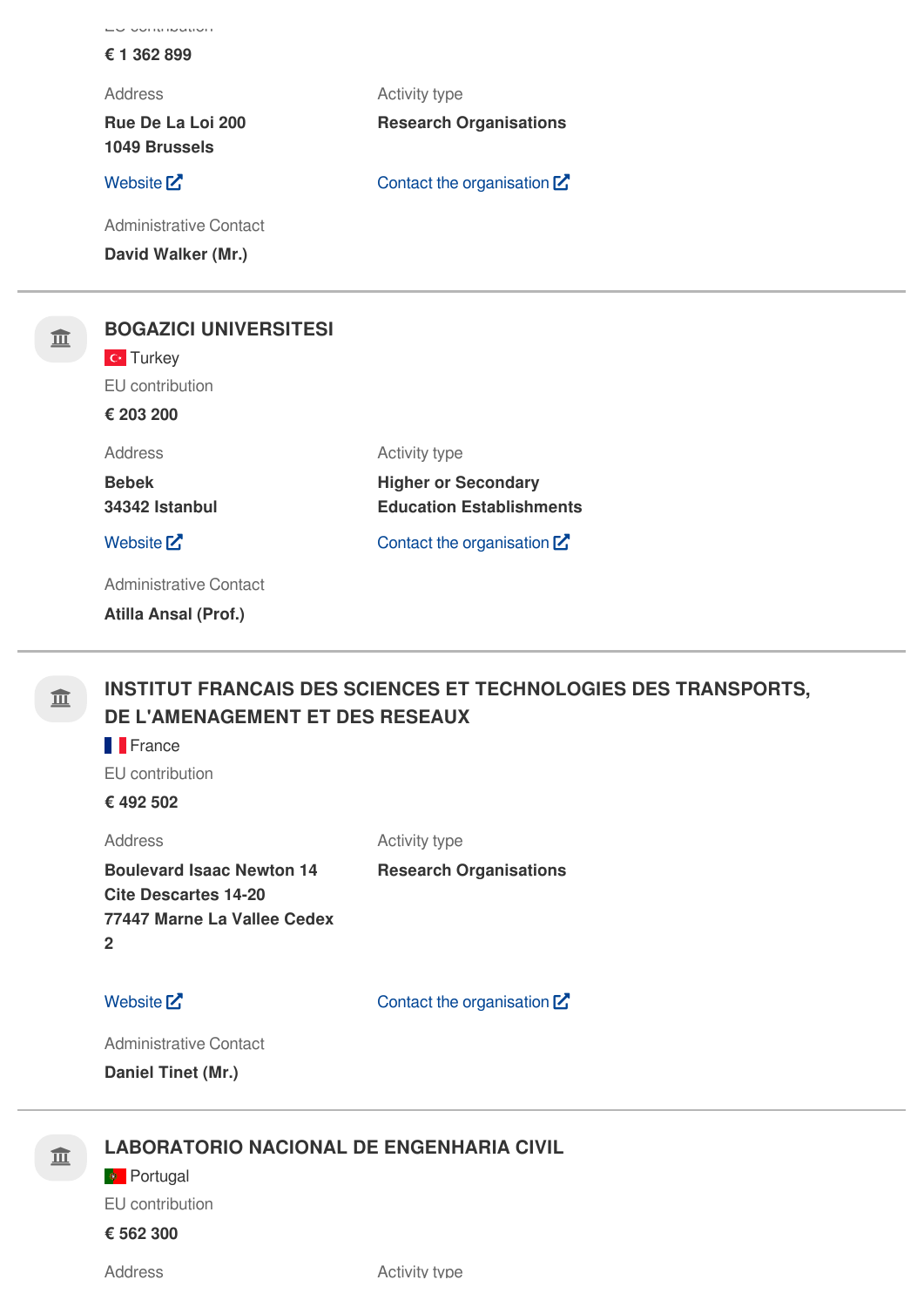**Av Do Brasil 101 1700 066 Lisboa**

Administrative Contact

**Jose Antonio Costa (Dr.)**

# **MIDDLE EAST TECHNICAL UNIVERSITY**

# **C**<sup>t</sup> Turkey

EU contribution

# **€ 153 900**

Address

### Activity type

Activity type

**Dumlupinar Bulvari 1 06800 Ankara**

**Higher or Secondary Education Establishments**

[Website](http://www.metu.edu.tr/)  $\mathbb{Z}$  Contact the [organisation](https://ec.europa.eu/info/funding-tenders/opportunities/portal/screen/contact-form/PROJECT/999643492/227887)  $\mathbb{Z}$ 

Administrative Contact

**Haluk Sucuoglu (Prof.)**

# **NATIONAL TECHNICAL UNIVERSITY OF ATHENS - NTUA**

**i** Greece

EU contribution

## **€ 359 700**

Address

**Heroon Polytechniou 9 Zographou Campus 15780 Athina**

[Website](http://www.ntua.gr/)  $\mathbb{Z}^{\bullet}$  Contact the [organisation](https://ec.europa.eu/info/funding-tenders/opportunities/portal/screen/contact-form/PROJECT/999978142/227887)  $\mathbb{Z}^{\bullet}$ 

**Education Establishments**

**Higher or Secondary**

Administrative Contact

**Georgia Mertzelou (Mrs.)**

| 血 | <b>P&amp;P LMC Srl</b>           |                                                                                                                    |  |
|---|----------------------------------|--------------------------------------------------------------------------------------------------------------------|--|
|   | <b>I</b> Italy                   |                                                                                                                    |  |
|   | EU contribution                  |                                                                                                                    |  |
|   | € 100 300                        |                                                                                                                    |  |
|   | Address                          | Activity type                                                                                                      |  |
|   | Via Pastrengo 9<br>24068 Seriate | <b>Private for-profit entities</b><br>(excluding Higher or<br><b>Secondary Education</b><br><b>Establishments)</b> |  |
|   | Website $Z$                      | Contact the organisation $\mathbf{Z}$                                                                              |  |

## [Website](http://www.lnec.pt/)  $\mathbb{Z}$  Contact the [organisation](https://ec.europa.eu/info/funding-tenders/opportunities/portal/screen/contact-form/PROJECT/998850517/227887)  $\mathbb{Z}$

**Research Organisations**

 $\ddotsc$  types types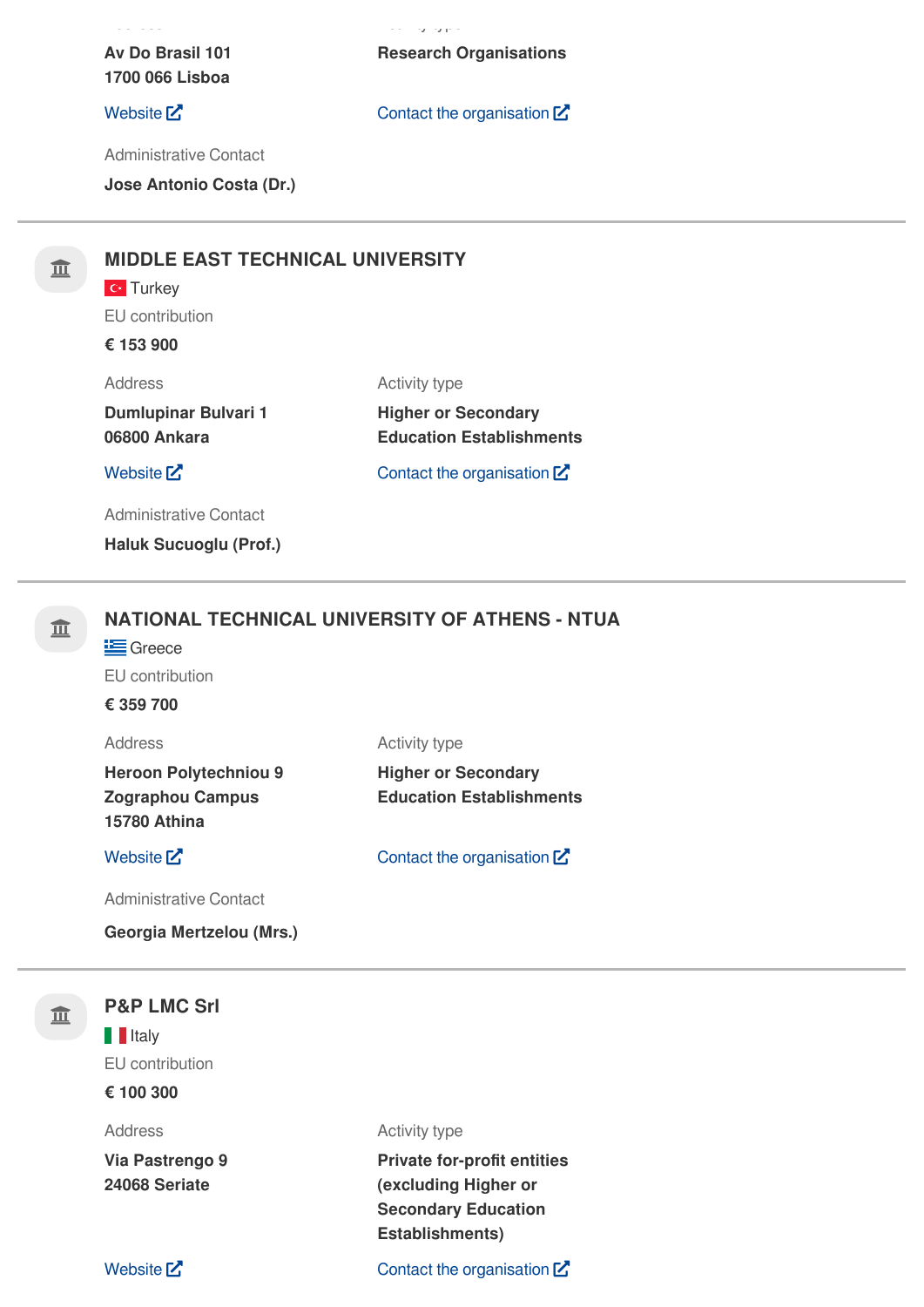| 亘 | <b>B</b> Romania<br>EU contribution<br>€ 119 100                                | UNIVERSITATEA TEHNICA GHEORGHE ASACHI DIN IASI                                 |
|---|---------------------------------------------------------------------------------|--------------------------------------------------------------------------------|
|   | <b>Address</b><br><b>B Dul Dimitru Mangeron 67</b><br>700050 lasi               | Activity type<br><b>Higher or Secondary</b><br><b>Education Establishments</b> |
|   | Website $Z$                                                                     | Contact the organisation $Z$                                                   |
|   | <b>Administrative Contact</b>                                                   |                                                                                |
|   | Gabriela Maria Atanasiu<br>(Prof.)                                              |                                                                                |
| 亘 | <b>CAMBRIDGE</b><br>United Kingdom<br>EU contribution<br>€ 464 400              | THE CHANCELLOR MASTERS AND SCHOLARSOF THE UNIVERSITY OF                        |
|   | <b>Address</b>                                                                  | Activity type                                                                  |
|   | <b>Trinity Lane The Old Schools</b><br><b>CB2 1TN Cambridge</b>                 | <b>Higher or Secondary</b><br><b>Education Establishments</b>                  |
|   | Website <sup>[2]</sup>                                                          | Contact the organisation $\mathbf{Z}$                                          |
|   | <b>Administrative Contact</b>                                                   |                                                                                |
|   | <b>Renata Schaeffer (Ms.)</b>                                                   |                                                                                |
| 皿 | UNIVERZA V LJUBLJANI<br><b>Contract Slovenia</b><br>EU contribution<br>€ 93 900 |                                                                                |
|   | <b>Address</b>                                                                  | Activity type                                                                  |
|   | Kongresni Trg 12                                                                | <b>Higher or Secondary</b>                                                     |

**Education Establishments**

**1000 Ljubljana**

## [Website](http://www.uni-lj.si/)  $\mathbf{Z}$  Contact the [organisation](https://ec.europa.eu/info/funding-tenders/opportunities/portal/screen/contact-form/PROJECT/999923240/227887)  $\mathbf{Z}$

Administrative Contact

**Matjaz Mikos (Prof.)**

[g](https://ec.europa.eu/info/funding-tenders/opportunities/portal/screen/contact-form/PROJECT/997587577/227887)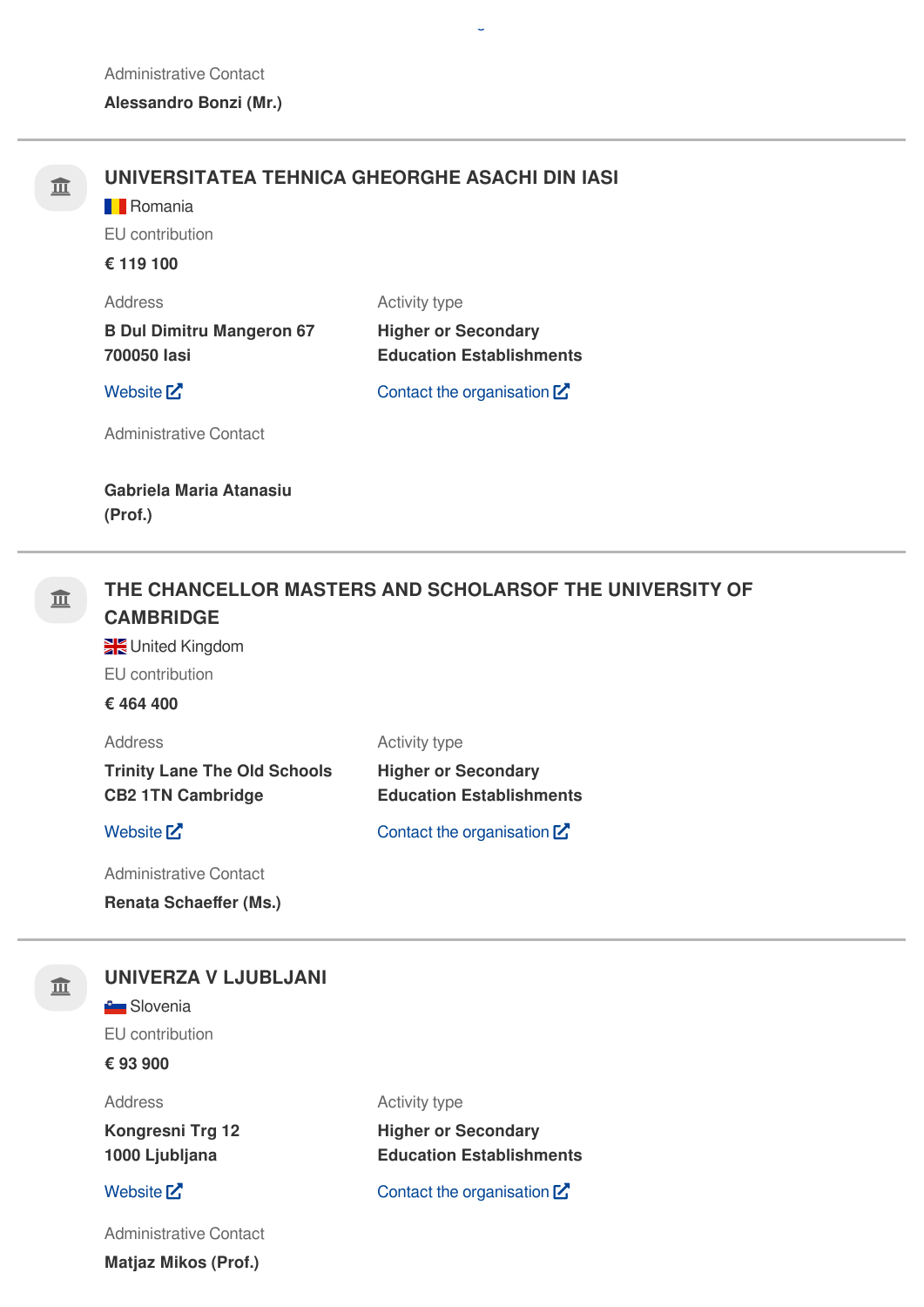# **UNIVERSITA DEGLI STUDI DI NAPOLI FEDERICO II**

### **I**Italy

EU contribution

### **€ 92 200**

Address

**Corso Umberto I, 40 80138 Napoli**

**Higher or Secondary Education Establishments**

Activity type

### [Website](http://www.unina.it/)  $\mathbb{Z}$  Contact the [organisation](https://ec.europa.eu/info/funding-tenders/opportunities/portal/screen/contact-form/PROJECT/999976590/227887)  $\mathbb{Z}$

Administrative Contact

**Andrea Prota (Prof.)**

| 皿 | <b>UNIVERSITAET KASSEL</b>                  |                                                               |  |
|---|---------------------------------------------|---------------------------------------------------------------|--|
|   | Germany<br>$\equiv$                         |                                                               |  |
|   | EU contribution                             |                                                               |  |
|   | € 232 198                                   |                                                               |  |
|   | Address                                     | <b>Activity type</b>                                          |  |
|   | <b>Monchebergstrasse 19</b><br>34125 Kassel | <b>Higher or Secondary</b><br><b>Education Establishments</b> |  |
|   | Website $Z$                                 | Contact the organisation $\mathbb Z$                          |  |
|   | Administrative Contact                      |                                                               |  |
|   | <b>Sigrid Reinhard (Mrs.)</b>               |                                                               |  |



# **UNIVERSITA DEGLI STUDI DI TRENTO**

### **I**IItaly

EU contribution

## **€ 266 800**

### **Address**

**Via Calepina 14 38122 Trento**

[Website](http://www.unitn.it/)  $\mathbb{Z}$  Contact the [organisation](https://ec.europa.eu/info/funding-tenders/opportunities/portal/screen/contact-form/PROJECT/999841954/227887)  $\mathbb{Z}$ 

**Education Establishments**

**Higher or Secondary**

Activity type

Administrative Contact

**Oreste Bursi (Prof.)**

# **UNIVERSITY OF BRISTOL**

**W**United Kingdom EU contribution

**€ 756 699**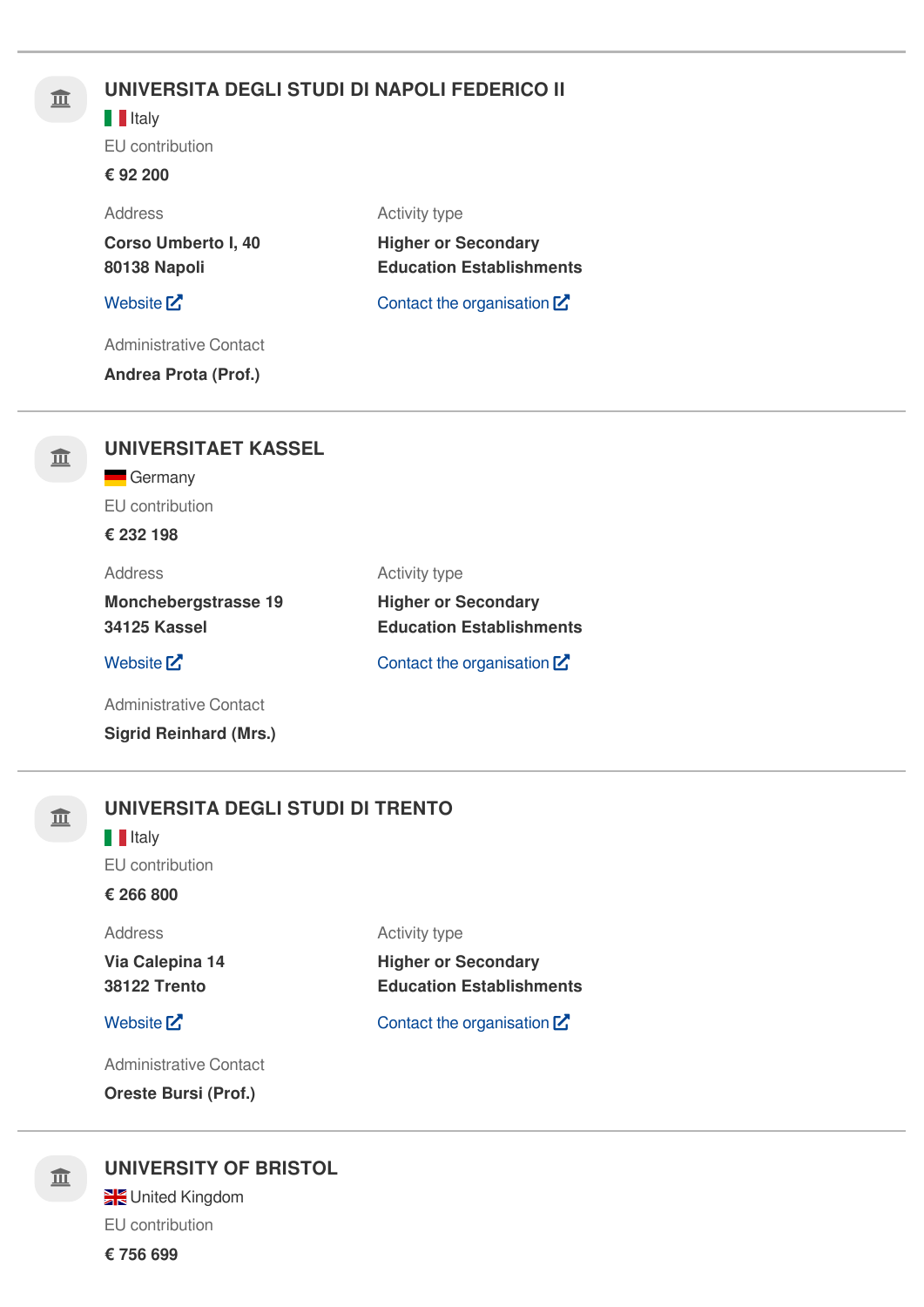### Address

**Beacon House Queens Road BS8 1QU Bristol**

Activity type

**Higher or Secondary Education Establishments**

[Website](http://www.bristol.ac.uk/)  $\mathsf{Z}^{\bullet}$  Contact the [organisation](https://ec.europa.eu/info/funding-tenders/opportunities/portal/screen/contact-form/PROJECT/999974262/227887)  $\mathsf{Z}^{\bullet}$ 

Administrative Contact

**Julie Coombs (Ms.)**

## **THE CHANCELLOR, MASTERS AND SCHOLARS OF THE UNIVERSITY OF OXFORD**

United Kingdom EU contribution

### **€ 315 300**

| Address                             | <b>Activity type</b> |
|-------------------------------------|----------------------|
| <b>Wellington Square University</b> | <b>Higher or S</b>   |
| <b>Offices</b>                      | <b>Education I</b>   |
| <b>OX1 2JD Oxford</b>               |                      |

### [Website](http://www.ox.ac.uk/)  $\mathbf{Z}$  Contact the [organisation](https://ec.europa.eu/info/funding-tenders/opportunities/portal/screen/contact-form/PROJECT/999984350/227887)  $\mathbf{Z}$

**Higher** or **Secondary** 

**Education Establishments**

Administrative Contact

**Linda Pialek (Ms.)**

亘

 $\widehat{\mathbb{m}}$ 

## **VCE Holding GmbH Austria**

EU contribution

**€ 92 200**

Address

**Hadikgasse 60 1140 Wien**

Administrative Contact **Helmut Wenzel (Dr.)**

### Activity type

**Private for-profit entities (excluding Higher or Secondary Education Establishments)**

[Website](http://www.vce.at/)  $\mathbb{Z}$  Contact the [organisation](https://ec.europa.eu/info/funding-tenders/opportunities/portal/screen/contact-form/PROJECT/998821417/227887)  $\mathbb{Z}$ 

**Last update:** 1 August 2019 **Record number:** 91014